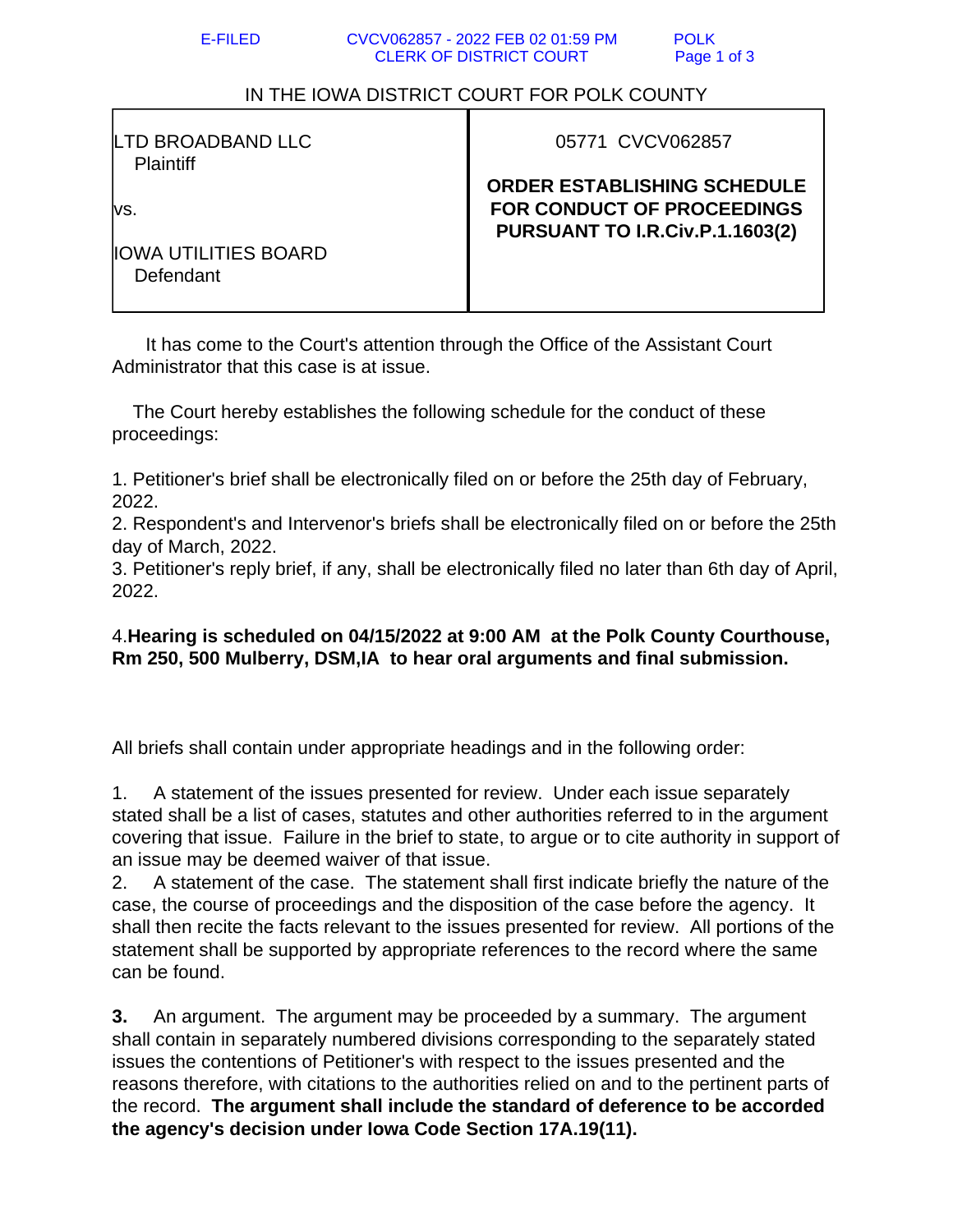Respondent(s) and Intervenor(s) briefs need not contain a statement of the case unless Respondents or Intervenors are dissatisfied with the statement of the Petitioner's brief.

 **IT IS SO ORDERED** 2nd day of February, 2022.

If you need assistance to participate in court due to a disability, call the disability coordinator at (515) 286-3394 or information at https://www.iowacourts.gov/for-thepublic/ada/. Persons who are hearing or speech impaired may call Relay Iowa TTY (1-800-735-2942). **Disability coordinators cannot provide legal advice.**